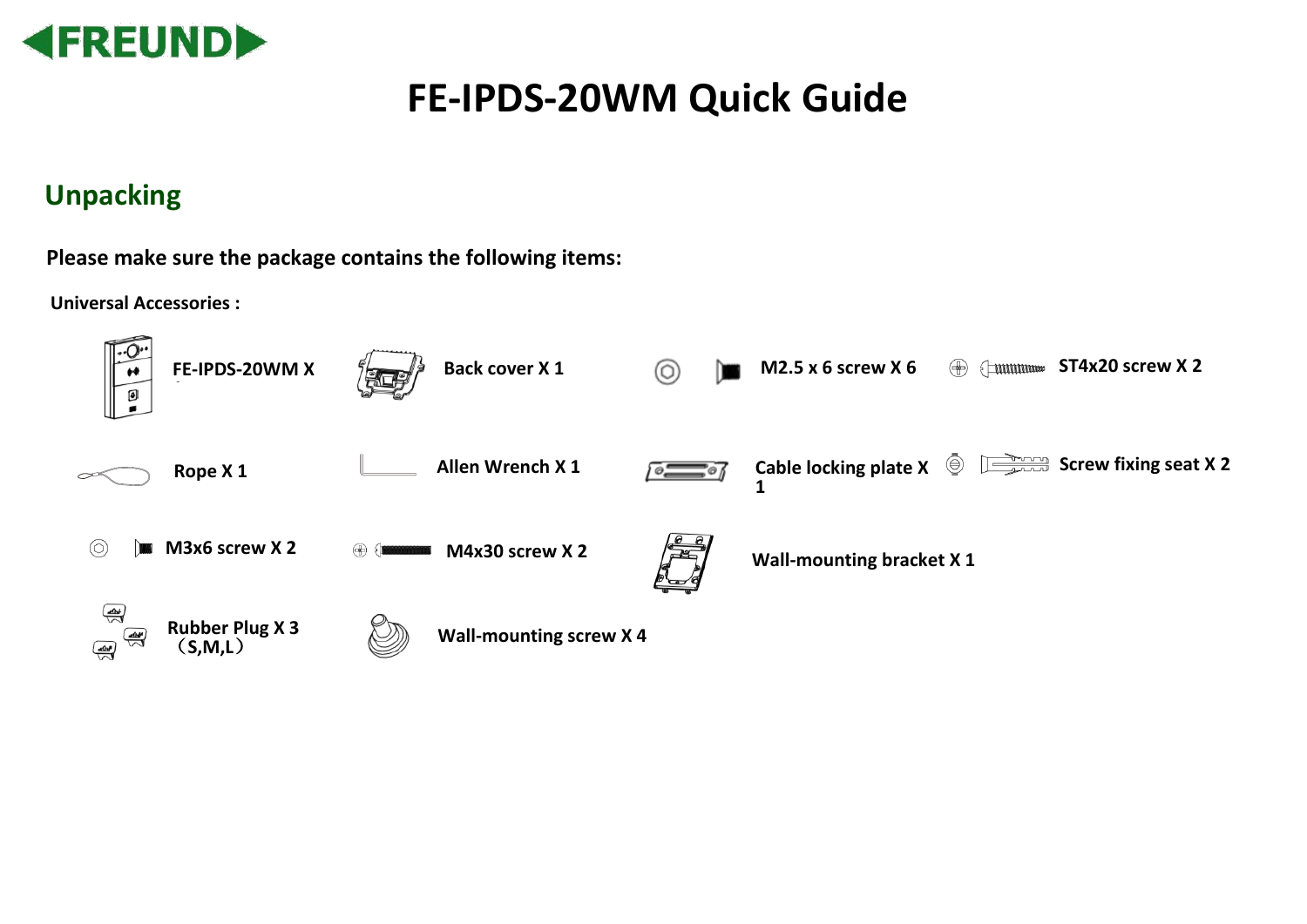

### **Product Overview**



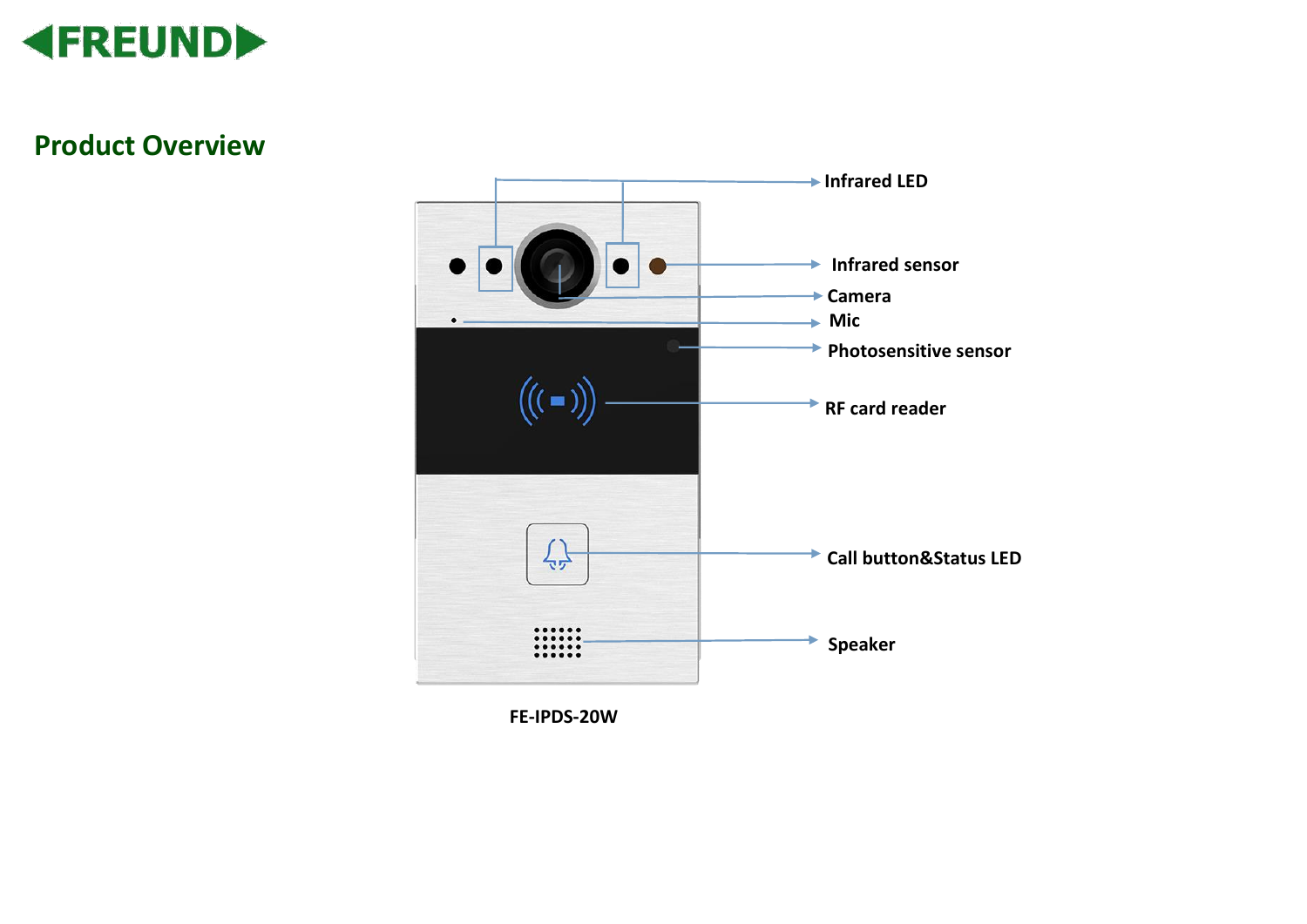

### **Step1: Bracket/Box Installation**

#### **Wall Mounting**

#### **With 86 embedded box in the wall**

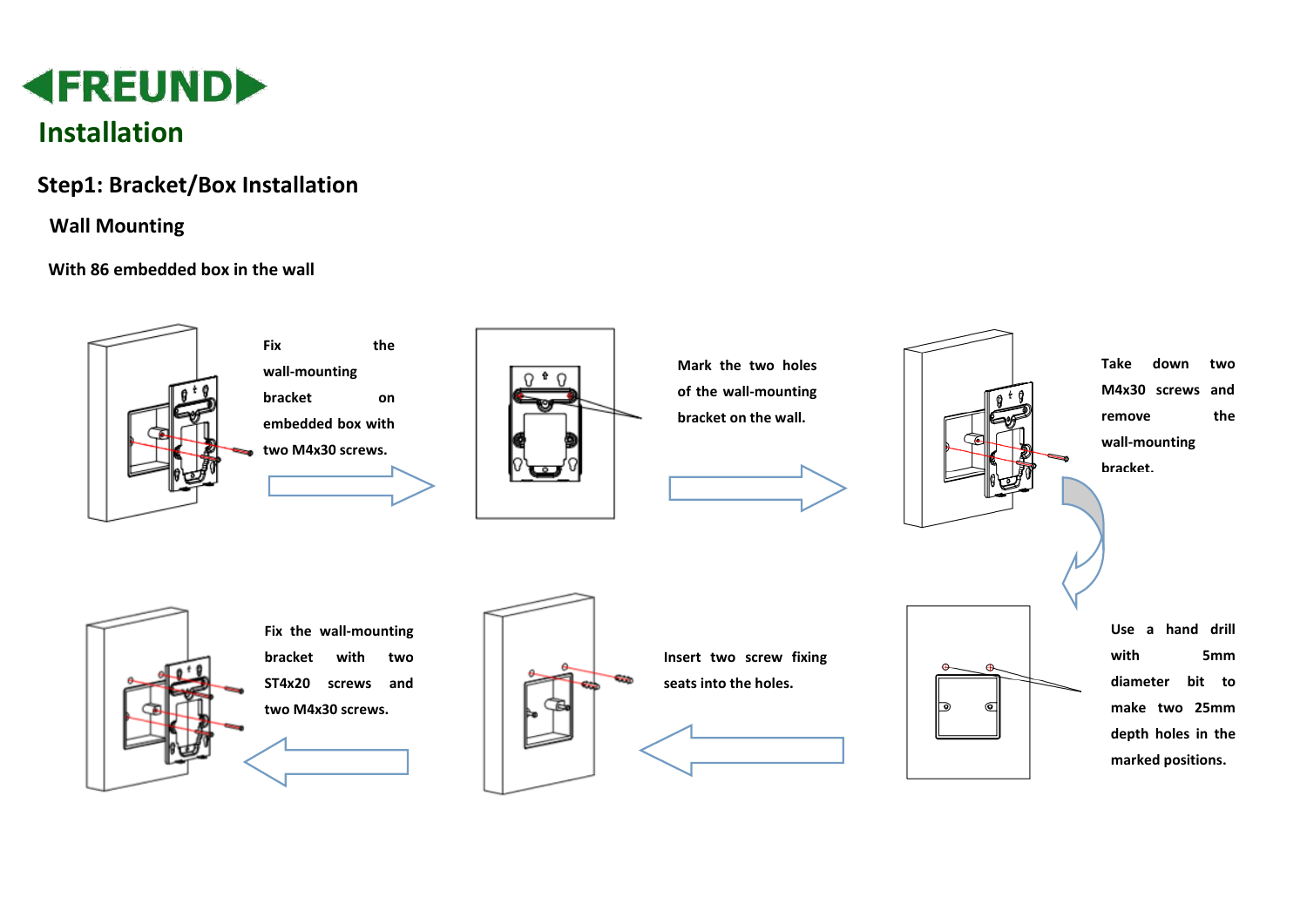

#### **Without 86 embedded box in the wall**

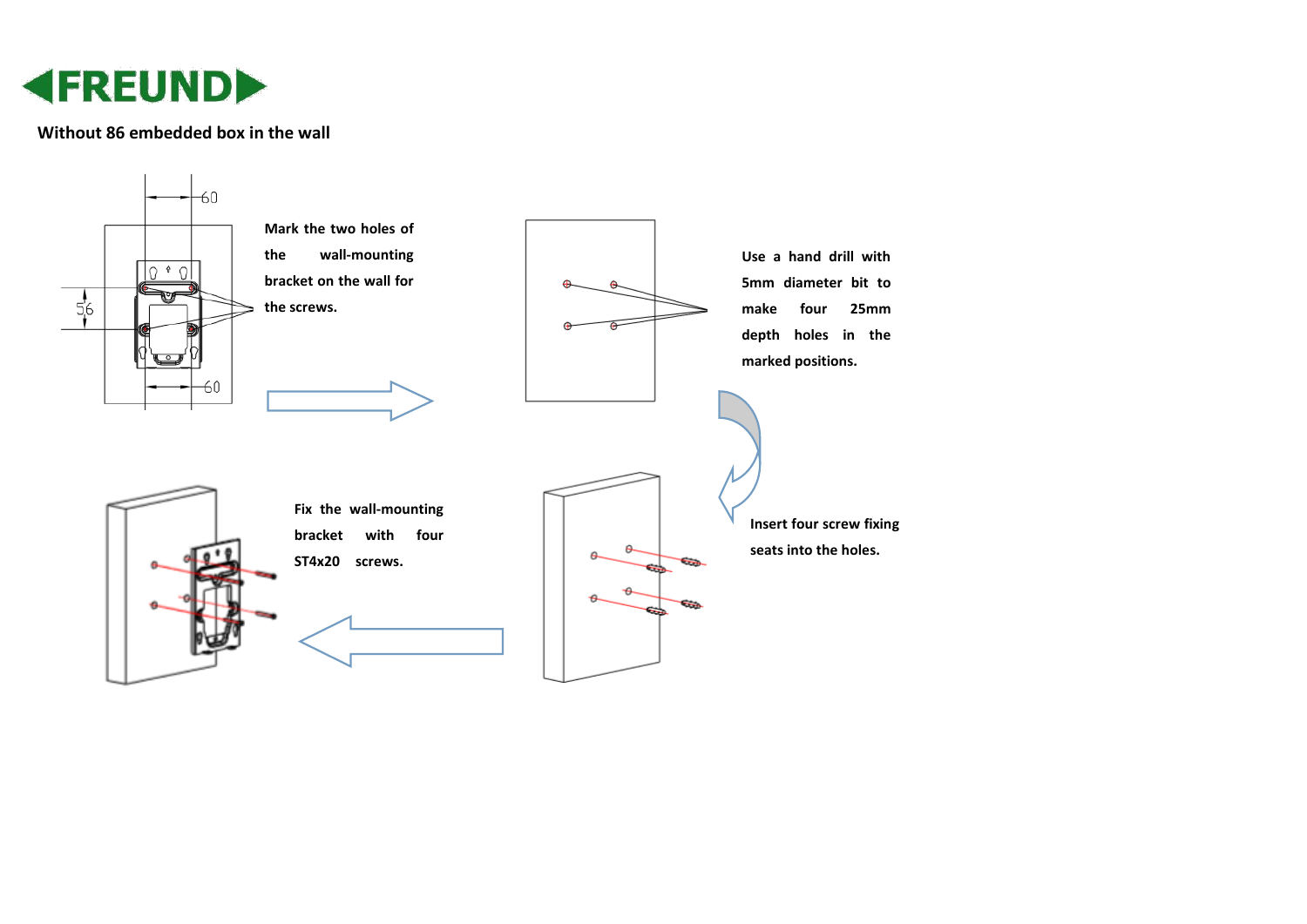

### **Step2: Back Cover Installation**



**For convenient wiring, hang FE-IPDS-20WM on the wall-mounting bracket with rope.**



**Make cables go through the back cover, connecting to the corresponding interfaces of the main board.** 



**Fasten the back cover with four M2.5x6 screws, then fix four wall-mounting screws on the back of FE-IPDS-20WM.**



**After successful installation, check the stability of device.**



**Insert the four wall-mounting screws on the device into the corresponding holes on the wall-mounting bracket, and then press down to slide the wall-mounting screws into the groove. Then use the Allen Wrench to tighten the device with two M3x6 screws.**



**Select a suitable size rubber plug to push all the cables into the back cover. Fix cable locking plate to the back cover with two M2.5x6 screws.**

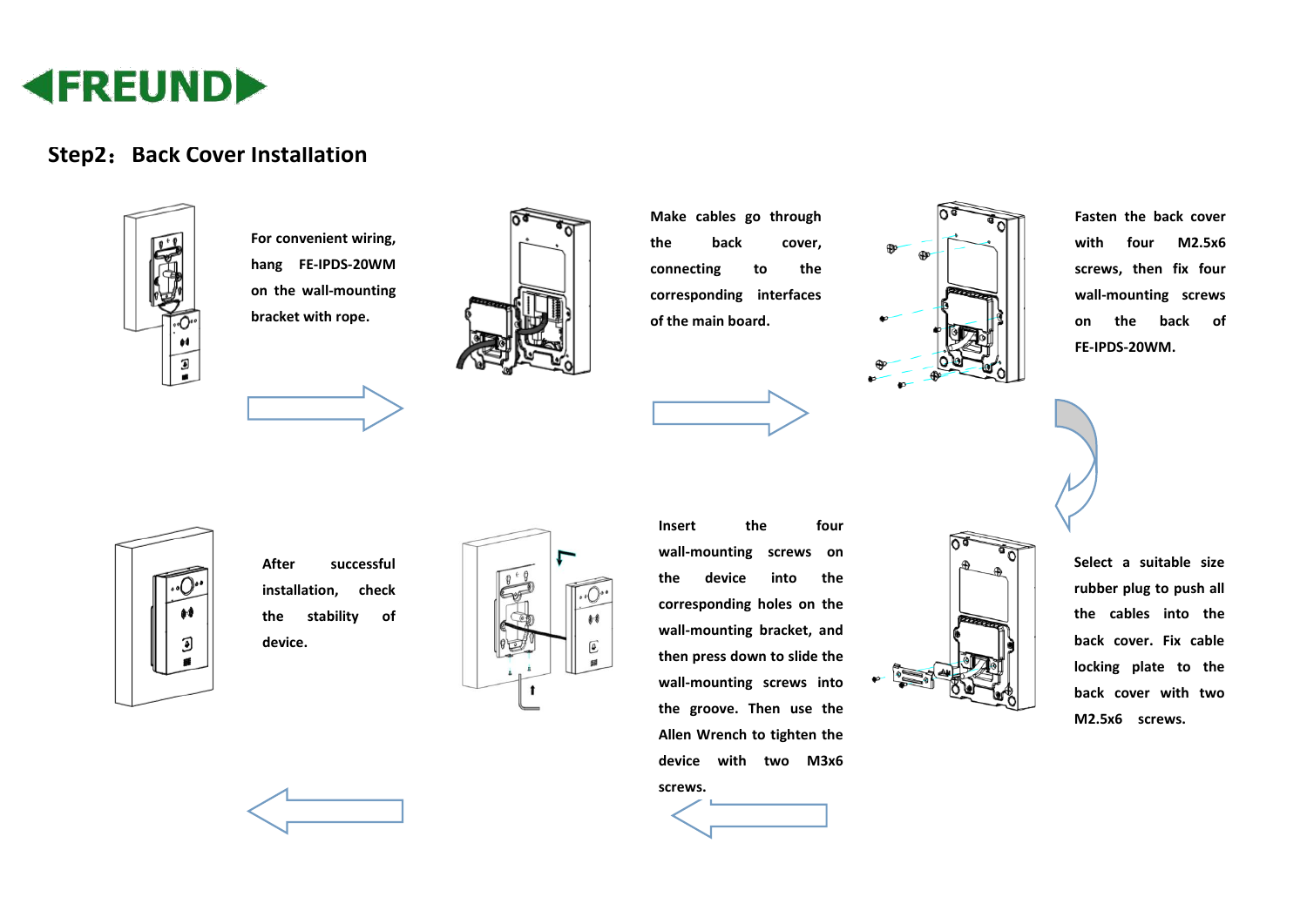

### **Application Network Topology**

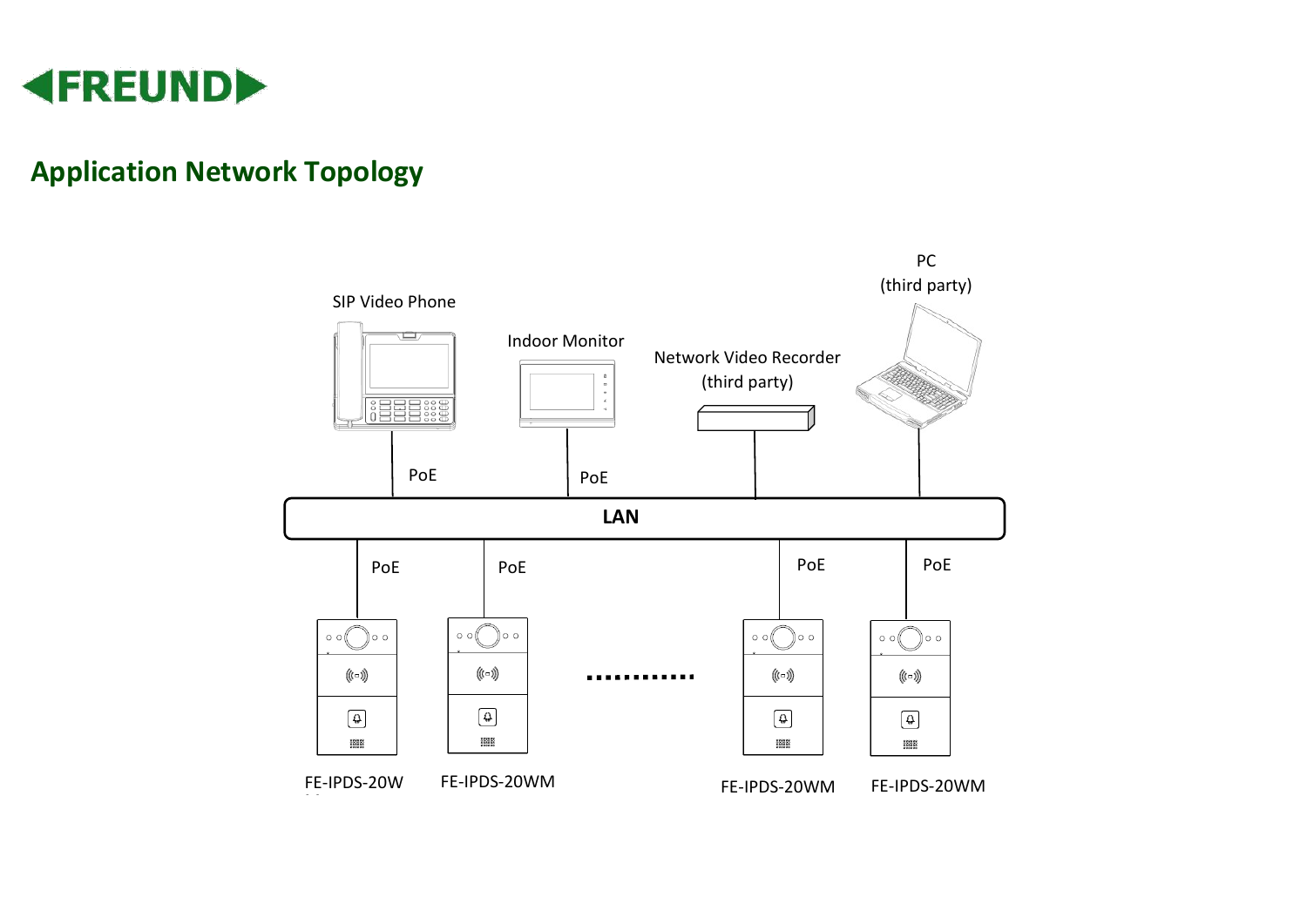

### **IP Announcement**

1. While FE-IPDS-20WM starts up normally, hold the call button for several seconds after the Status LED turns blue, voice system will enter IP announcement mode.

2. In announcement mode, the IP address will be announced periodically.

3. Press Call Button again to the announcement mode.

4. In announcement mode, phone announces "IP 0.0.0.0" if no IP address is gained.

### **Configuration**

1. Access the Web UI: Input the IP address into web browser to configure the phone.

2. Account Registration: On web UI, go to the path: **Account -> Basic** page Register Account and fill in the account information. *( Please refer to user manual for more information)*

3. Configure the Push Button: On web UI, go to the path: **Intercom -> Basic -> Push Button** to configure the call number.

4. Configure the code to open the relay: On web UI, go to the path: **Intercom -> Relay -> Relay ID/DTMF** and choose the DTMF code number in corresponding area.

## **Operation**

#### **Make a call:**

1. Press the call button to call indoor SIP Phone.

2. During the talk, called party can press pre-configured code number to unlock the door.

#### **Receive a call:**

FE-IPDS-20WM supports Auto Answer by default. Incoming call from indoor device will be answered automatically.